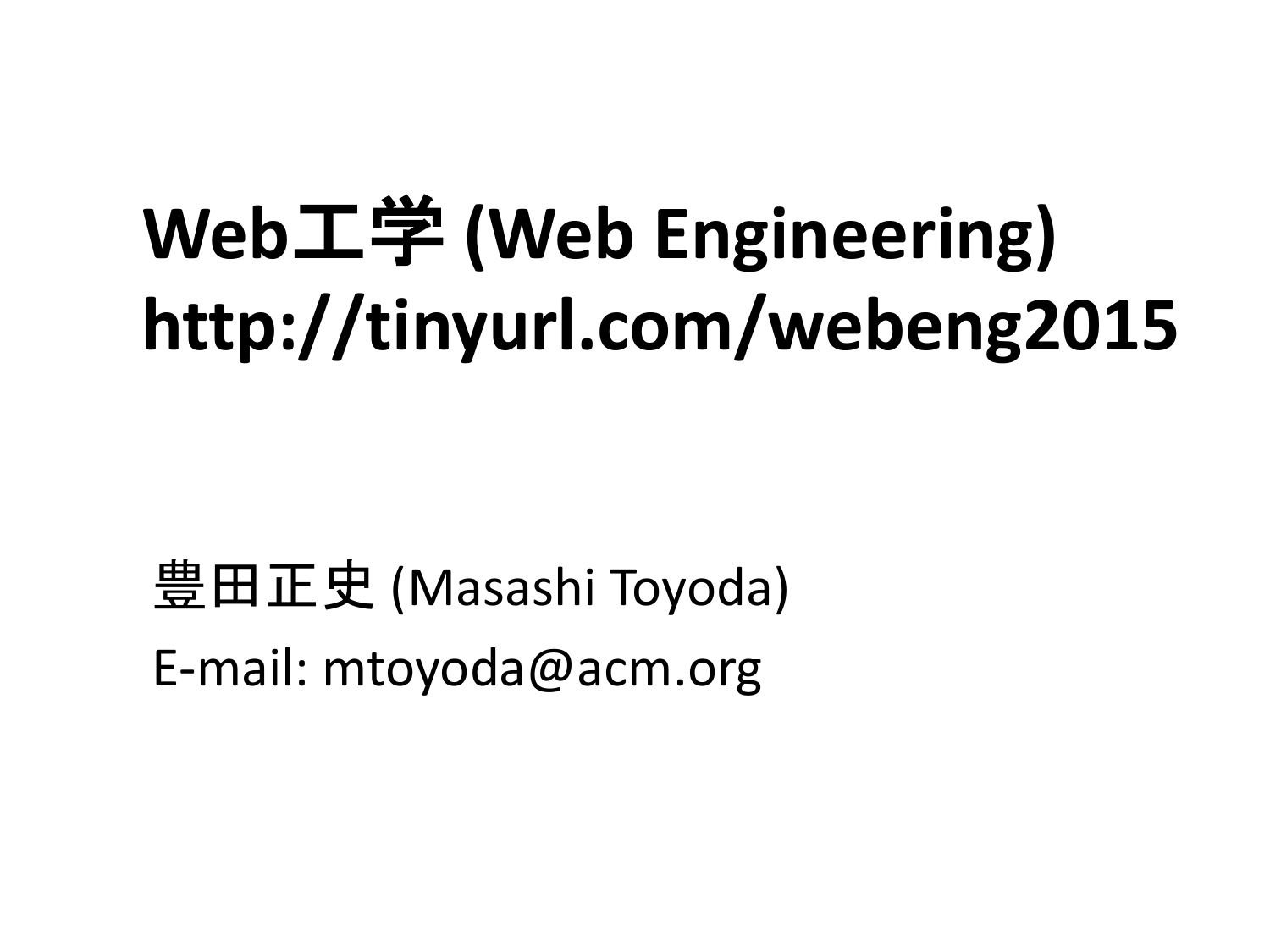## Goal

- Learn basics of Web related research area and its recent trends
	- Search engine, Information Retrieval
	- Natural Language Processing
	- Machine Learning, Data Mining
	- Social Media/Network
	- Big Data
	- Cyber-Physical Systems
	- Internet of Things (IoT)
	- etc. etc...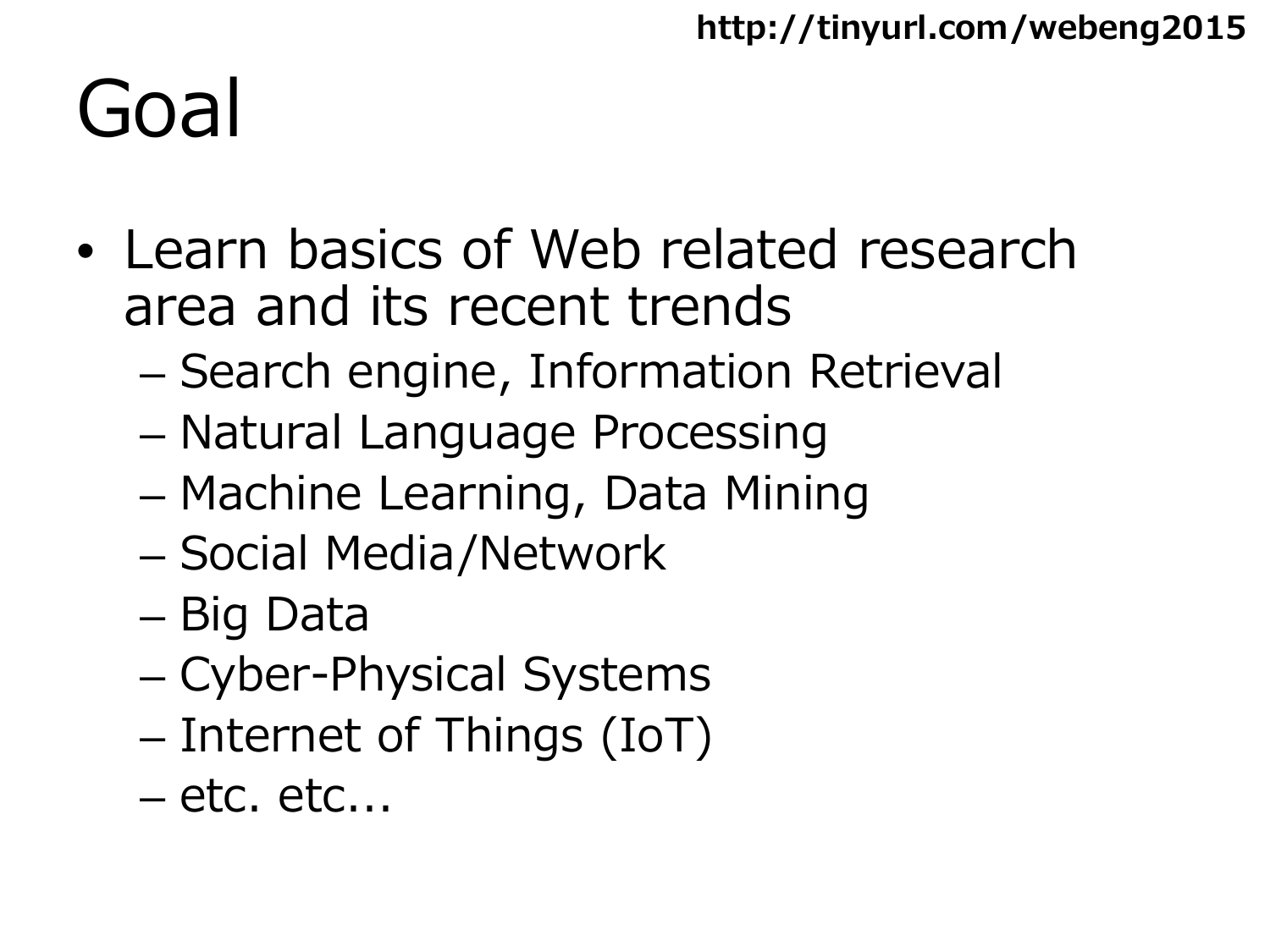### Format

- Seminar Style
- Three or four students present research papers (published on top conferences/journals) at each session
	- Presentation: 15 min.
	- Q&A: 10 min.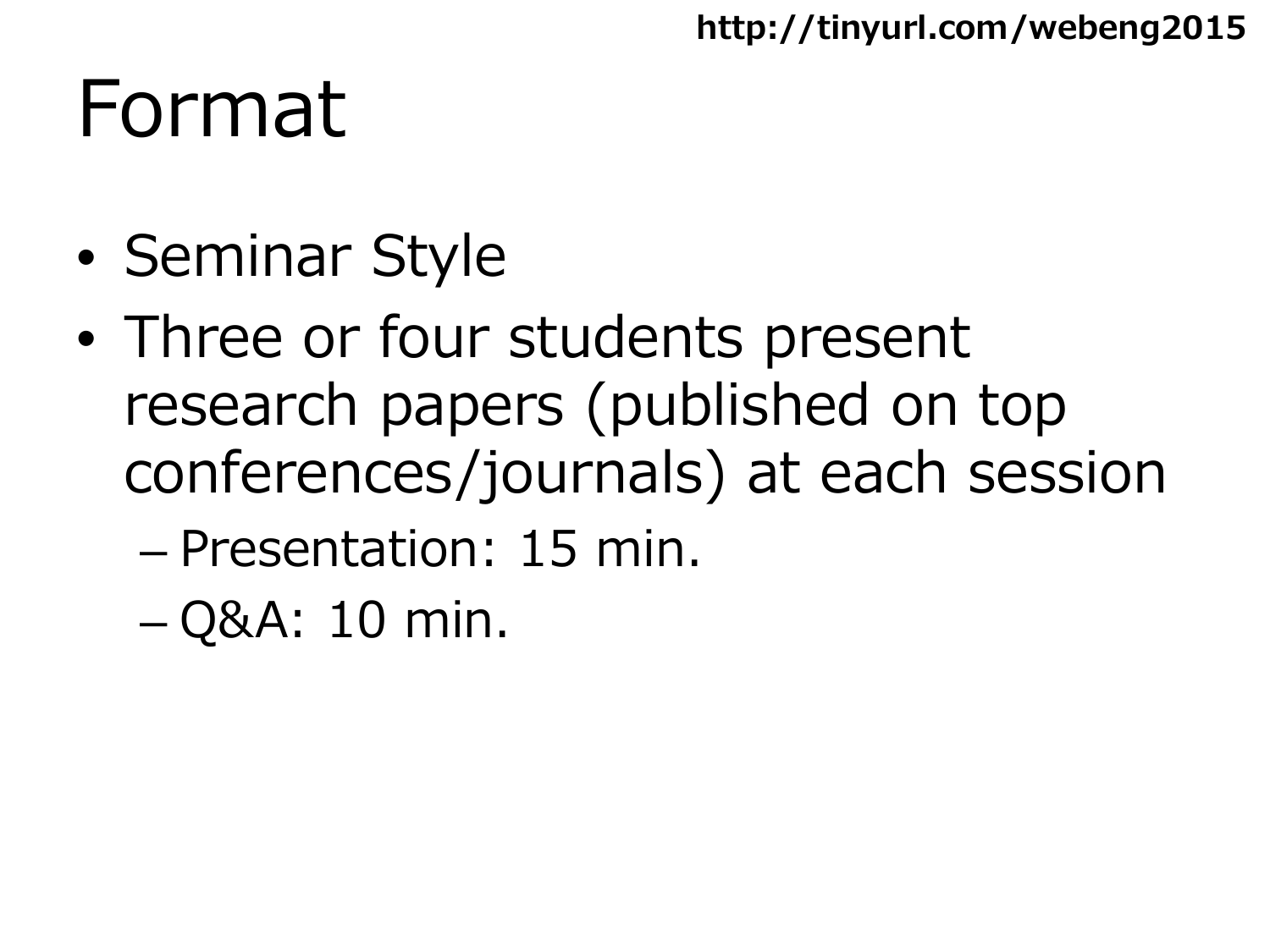# Organization of sessions

- First half: Basic papers from 1998-2007 – Google PageRank, HITS,…
- Second half: Recent research papers
	- WWW, WSDM
	- SIGMOD, VLDB, ICDE
	- SIGIR
	- KDD, ICDM
	- AAAI, ICWSM
	- ACL, EMNLP
	- Etc.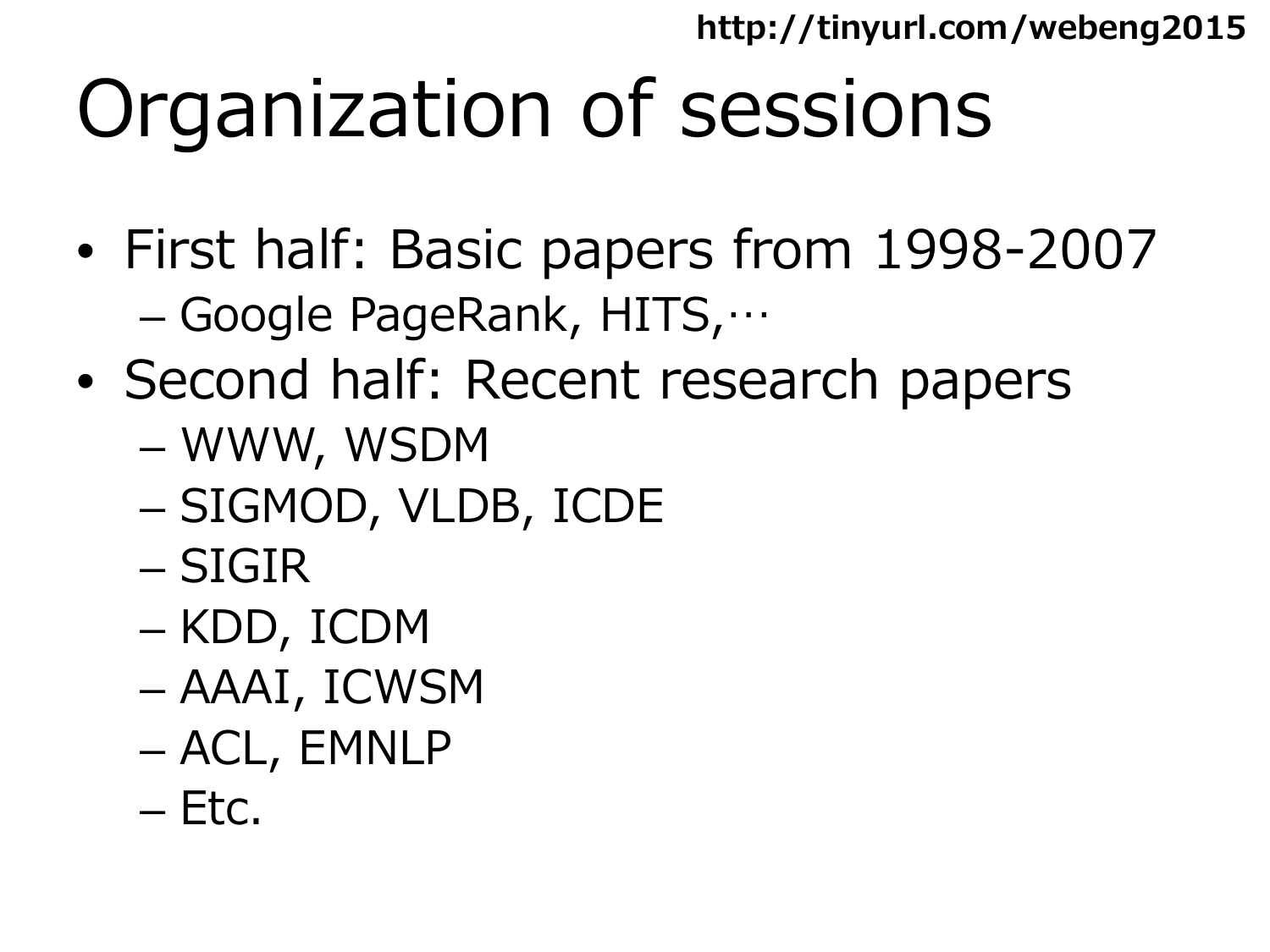## **Credits**

- Point system:
	- 100 points (優)
	- 80 points (良)
	- 60 points (可)
	- Less than 60 points (不可)
- Scores:
	- Presentation: 60 points
	- Good question/comment: 20 points
	- Attendance: 0 points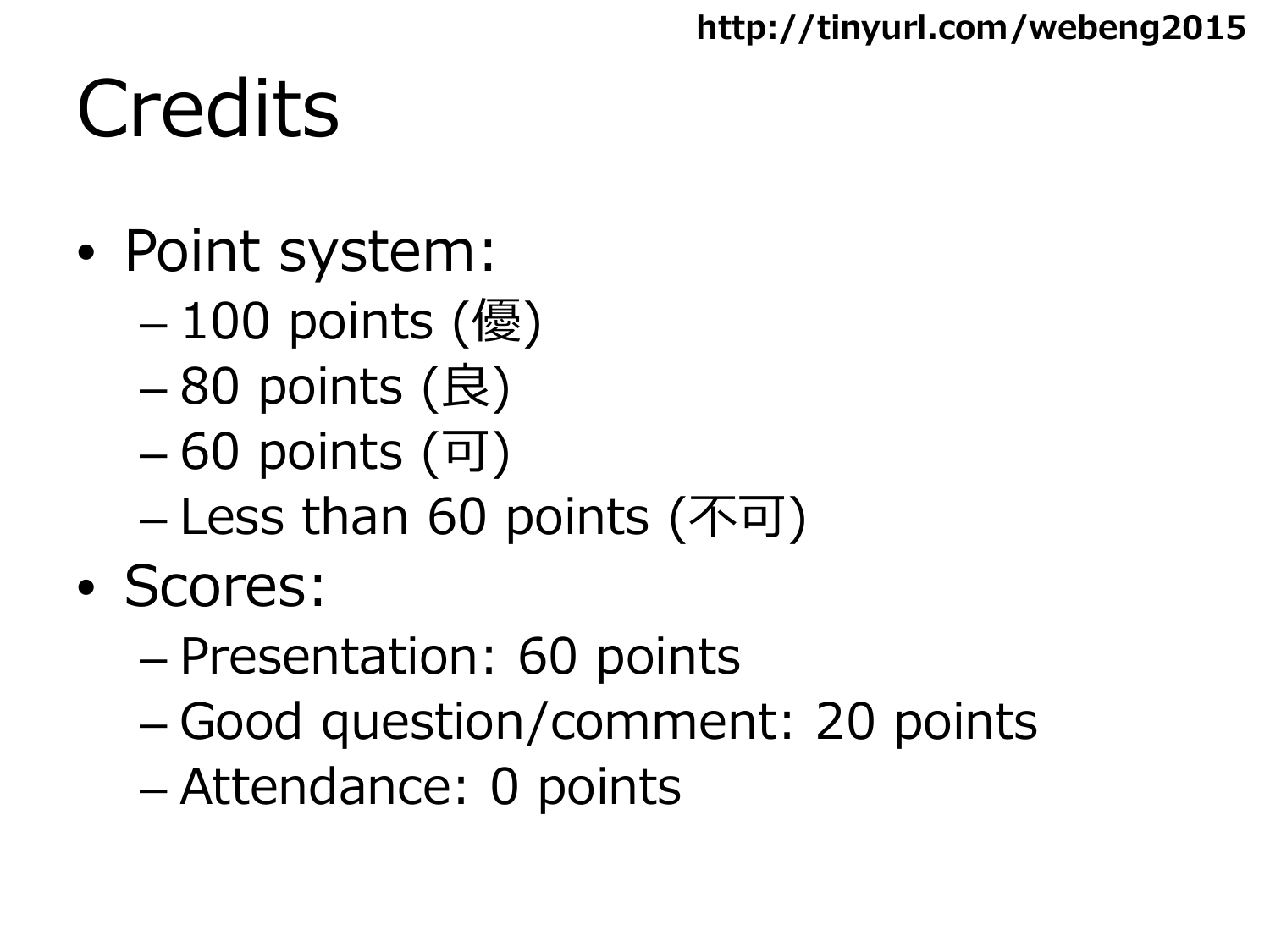# Schedule

- 10/ 5 (Mon) Guidance
- 10/12 (Mon) Holiday
- 10/16 (Fri) Deadline: Submit a list of papers to read
- 10/19(Mon) Session
- 10/26(Mon) Session
- 10/29(Thu) Session
- 11/2(Mon) Cancel
- 11/ 9(Mon) Session
- 11/16(Mon) Session
- 11/23(Mon) Holiday
- 11/30(Mon) Session
- 12/ 7(Mon) Session
- 12/14(Mon) Session
- 12/21(Mon) Session
- 12/23(Wed) Session(Holiday)
- 1/ 7(Thu) Session
- 1/11(Mon) Session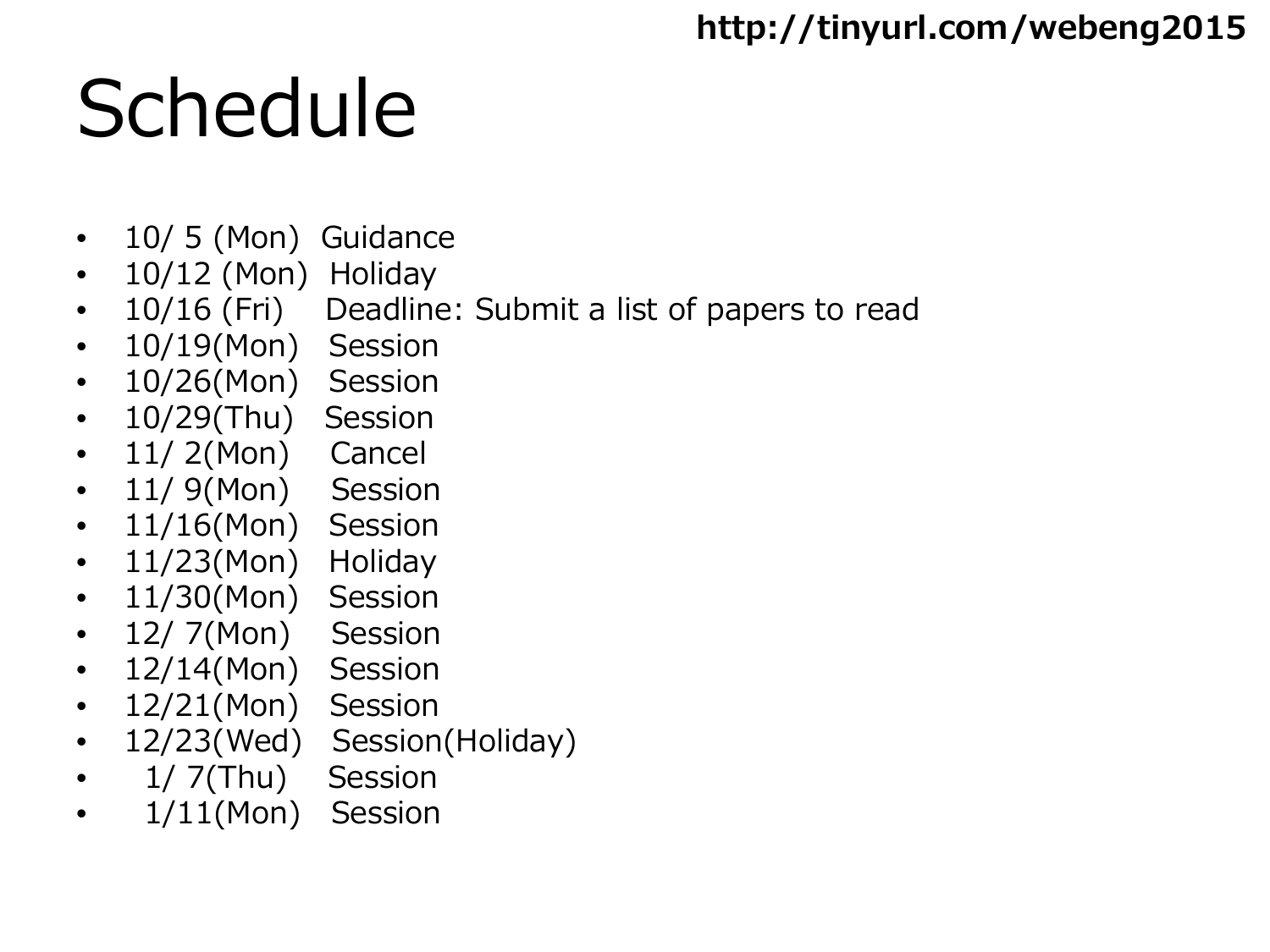## Papers for Session 1

- Search engine and PageRank (担当: 城戸祐亮)
	- Sergey Brin and Lawrence Page. The Anatomy of a Large-Scale Hypertextual Web Search Engine. WWW7, 1998. (The Seoul Test of Time Award. 2015)
- Crawler (担当:小林賢)
	- A. Heydon and M. Najork. Mercator: A scalable, extensible web crawler. WWW8, 1999.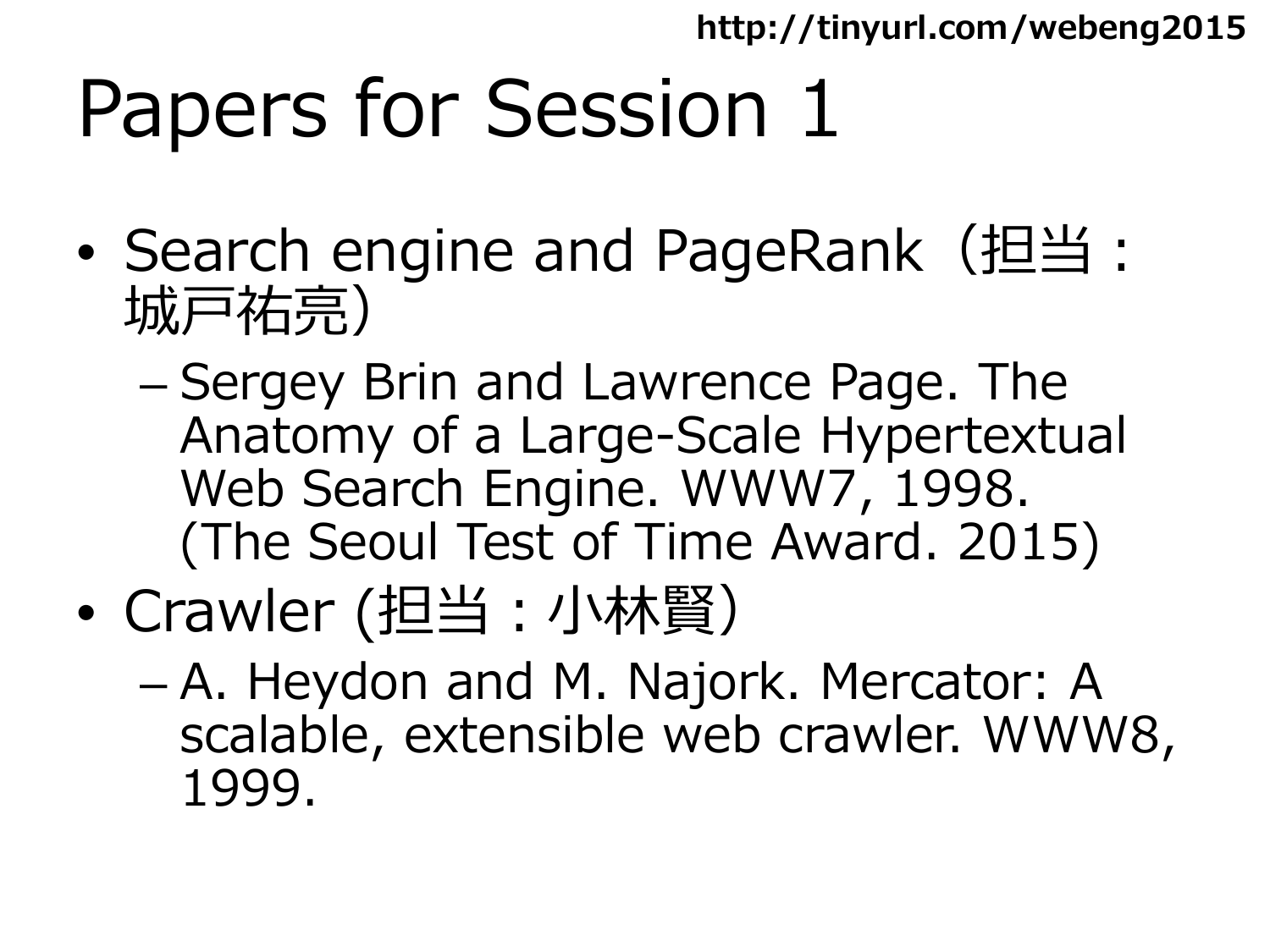### Papers for Session 2

- Mirror detection (担当:依田伸樹)
	- Andrei Z. Broder, Steven C. Glassman, Mark S. Manasse, and Geoffrey Zweig. 1997. Syntactic clustering of the Web. In *the sixth international conference on World Wide Web*, 1997
- Web Search (担当:三浦信一)
	- Andrei Broder. 2002. A taxonomy of web search. *SIGIR Forum* 36, 2, 3-10, 2002.
- Inverted list complession (担当:池下克彦)
	- M. Zukowski, S. Heman, N. Nes, and P. Boncz. Super- scalar RAM-CPU cache compression. In Proc. of the Int. Conf. on Data Engineering, 2006.

OR

– V. Anh and A. Moffat. Index compression using fixed binary codewords. In Proc. of the 15th Int. Australasian Database Conference, pages 61–67, 2004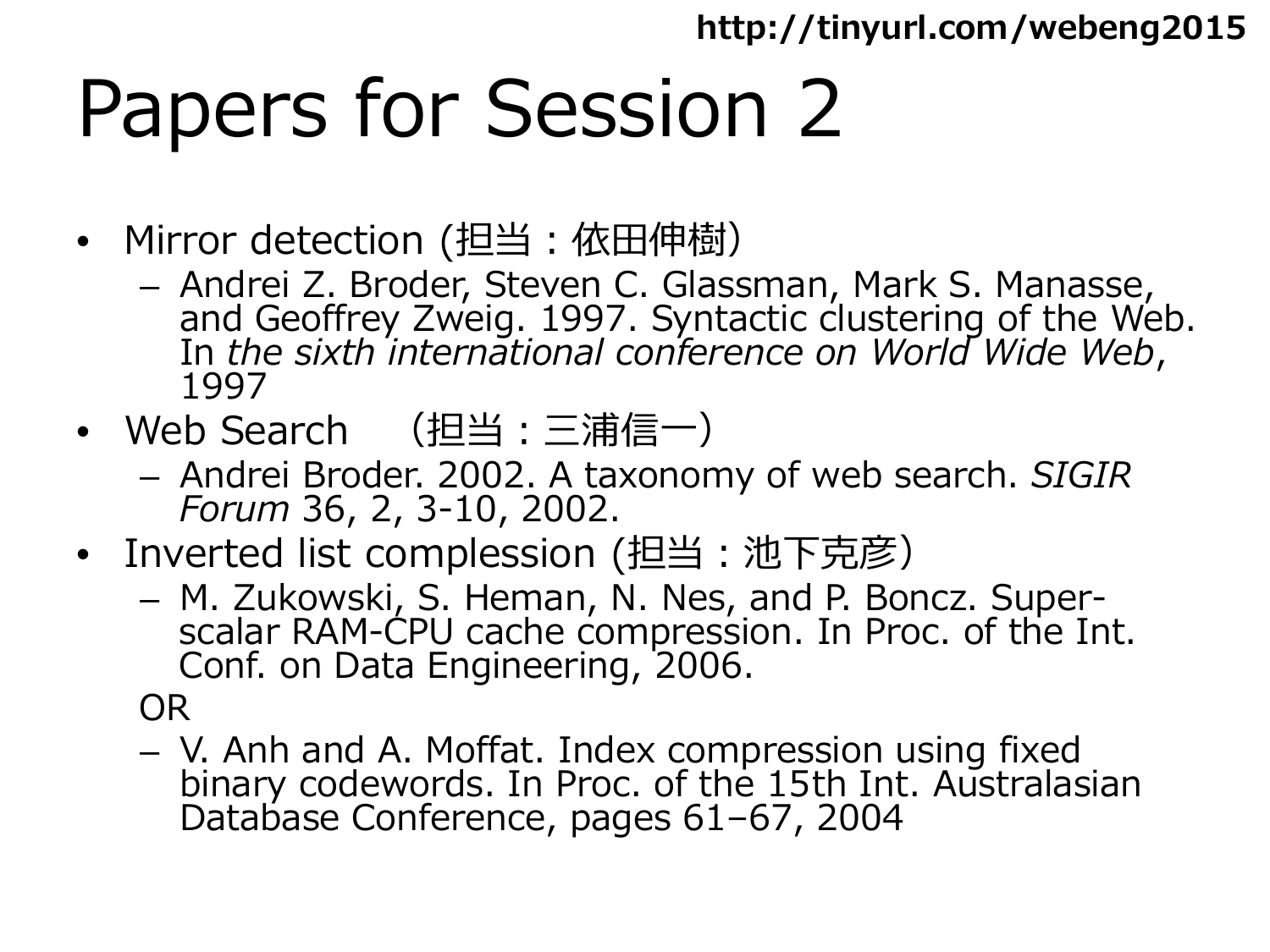## Papers for Session 3

- Link Analysis
	- Page, Lawrence; Brin, Sergey; Motwani, Rajeev; Winograd, Terry. The PageRank Citation Ranking: Bringing Order to the Web. 1999.
	- J. Kleinberg. Authoritative Sources in a Hyperlinked Environment, Proc. 9th ACM-SIAM Symposium on Discrete Algorithms, 1998. Extended version in Journal of the ACM 46(1999). Also appears as IBM Research Report RJ 10076, May 1997.
	- Ravi Kumar, Prabhakar Raghavan, Sridhar<br>Rajagopalan, Andrew Tomkins. Trawling the Web for Emerging Cyber-Communities. WWW8, 1999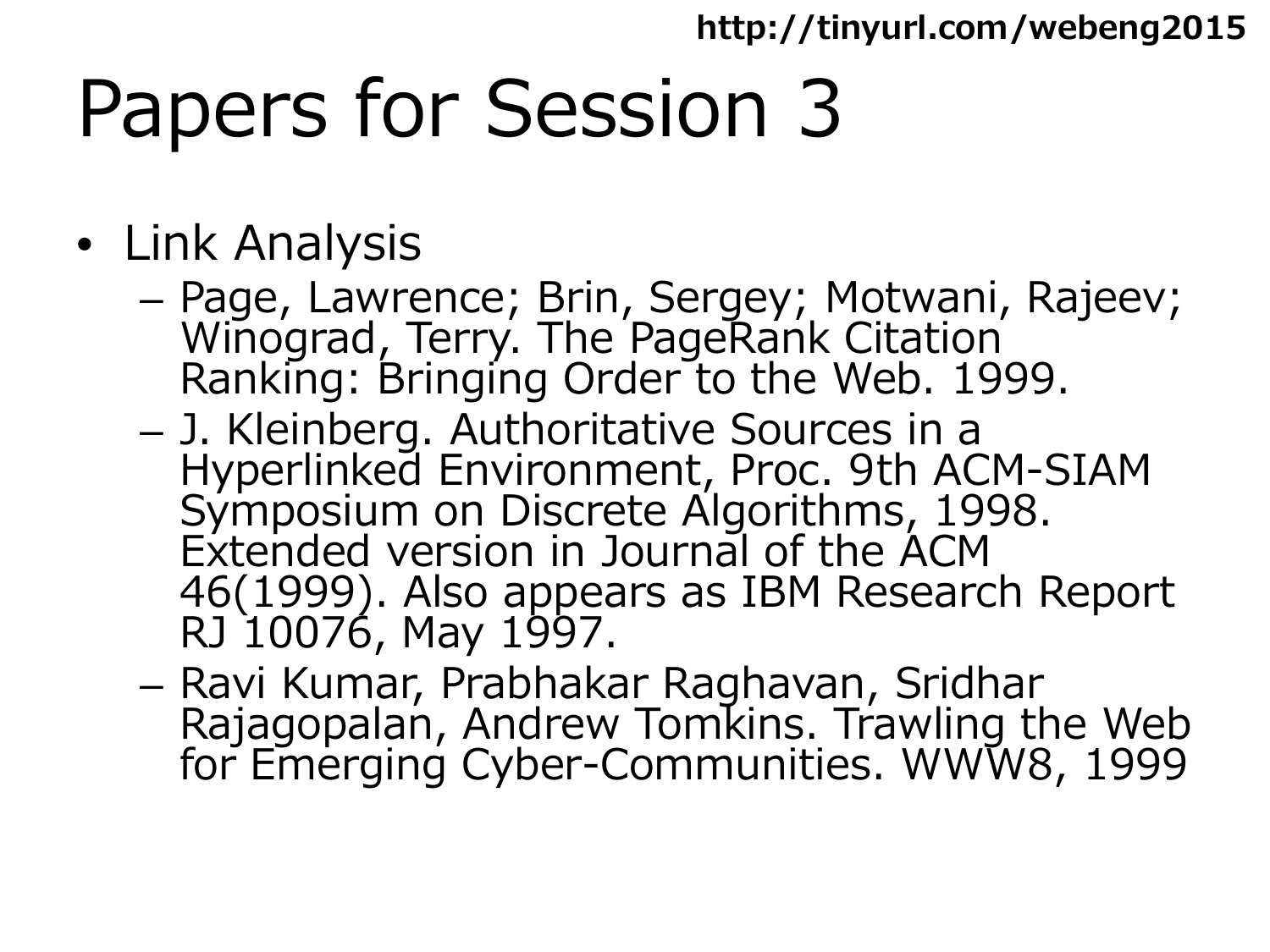### Papers for Session 4

- Structure and evolution of the Web
	- Andrei Broder, Ravi Kumar, Farzin Maghoul, Prabhakar Raghavan, Sridhar Rajagopalan, Raymie Stata, Andrew Tomkins, Janet Wiener. Graph structure in the web. WWW9, 2000.
	- Dennis Fetterly, Mark Manasse, Marc Najork, and Janet Wiener. A Large-Scale Study of the Evolution of Web Pages. WWW2003, 2003.
	- A. Clauset, C.R. Shalizi, and M.E.J. Newman, Power-law distributions in empirical data. SIAM Review 51(4), 661-703 (2009).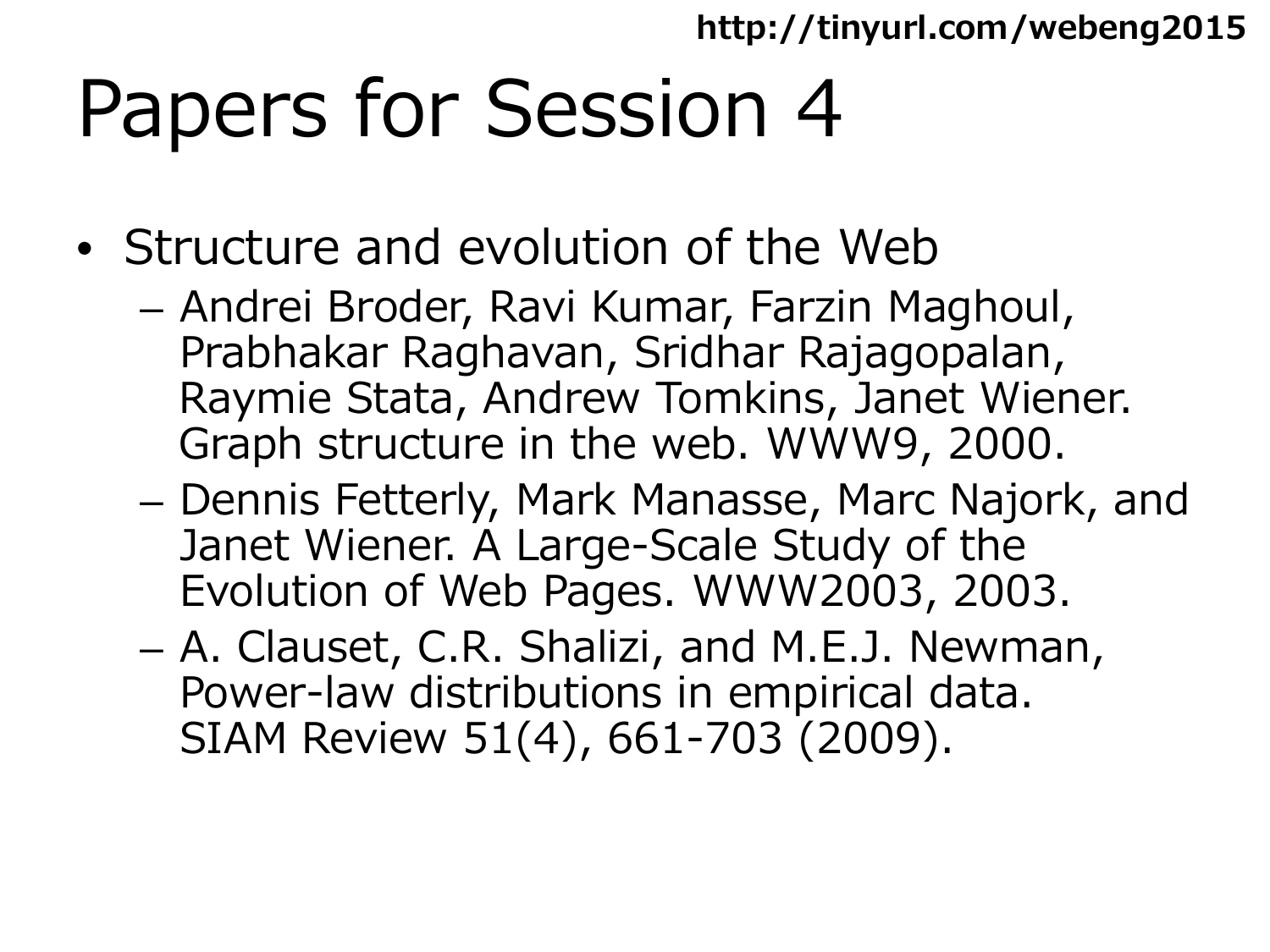# Assignment

- Today, we decide students for the first sessions.
	- Session 1 and 2 are fixed.
- All students should e-mail following information by 16 Oct.
	- Student ID Number, Name, e-mail for slack
	- 3 candidate dates, and
	- 3 papers you want to present
		- Choose full papers (8 pages or more) in top conferences/journals published in recent 3 years (2012 – 2015)
		- Topics of the papers should be related to Web.
		- Include both basic and recent papers
- Assignment & Schedule will be released on 19 Oct.
- Note:
	- Students who select earlier day have more chance to present a preferred paper
	- Let me know, if you change the paper to present